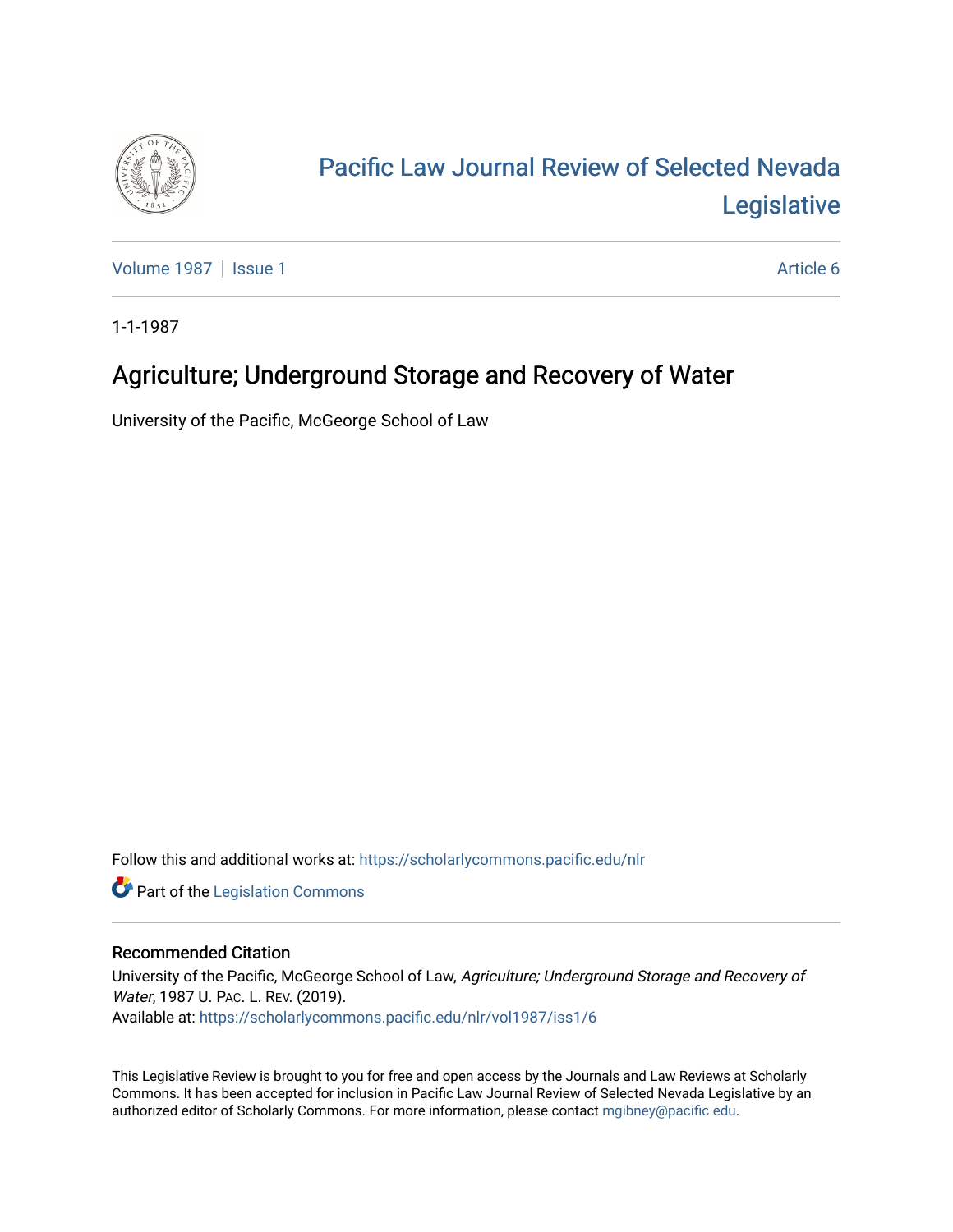the total sales per unit of production.<sup>12</sup> Furthermore, overhead costs<sup>13</sup> must be determined according to generally accepted principles of accounting and allocated proportionately to each unit of production. <sup>14</sup>

*CDR* 

12. *Id.* 

### **Agriculture; underground storage and recovery of water**

NEV. REV. STAT. § 534. (new); §§ 534.010, 534.050, 534.060 (amended). AB 548 (Callister); 1987 STAT. Ch 727

Under existing law, every person<sup>1</sup> desiring to sink or bore a well<sup>2</sup> in any basin must apply and obtain a permit from the state engineer<sup>3</sup> to appropriate the water before performing any work in connection with the boring or sinking.<sup>4</sup> Upon a written application showing good cause, existing law authorizes the state engineer to issue a waiver of the permit requirements for: (1) exploratory wells to be drilled to determine the availability or quality of water; or (2) to allow the temporary use of water in constructing a highway or exploring for oil, gas, minerals or geothermal sources.<sup>5</sup> Chapter 727 expands existing law by permitting the state engineer to waive the permit requirements for wells drilled in shallow ground water systems that are pumped to alleviate the potential hazards resulting from the rise of ground water caused by secondary recharge. <sup>6</sup>

<sup>13.</sup> Costs for overhead include: Salaries for executives and officers of the company; all other costs of labor, including indirect costs, rent, depreciation, costs for maintenance, costs incurred in delivering the product, fees for licenses, taxes and insurance, cost of materials, costs for repairs, the cost for electricity and other public utilities and all other costs that relate to the sale and distribution of the product. */d.* 

<sup>14.</sup> *Id.* 1, at  $\frac{1}{2}$  (enacting Nev. Rev. STAT. § 584.........).

<sup>1.</sup> *See* NEv. REv. STAT. § 534.010 1(e) (amended by 1987 Nev. Stat. ch. 727, sec. 28, at \_) (definition of person).

<sup>2.</sup> *See id.* § 534.010 1(h) (definition of well drilling or drilling a well).

<sup>3.</sup> *See generally id.* §§ 532.010-.220 (defining state engineer).

<sup>4.</sup> *Id.* § 534.050 1.<br>5. *Id.* § 534.050 2 (amended by 1987 Nev. Stat. ch. 727, sec. 29, at ........).<br>6. 1987 Nev. Stat. ch. 727, sec. 29, at ....... (amending Nev. Rev. Stat. § 534.050 2). The Legislature finds and declares that the removal of ground water from any basin in Nevada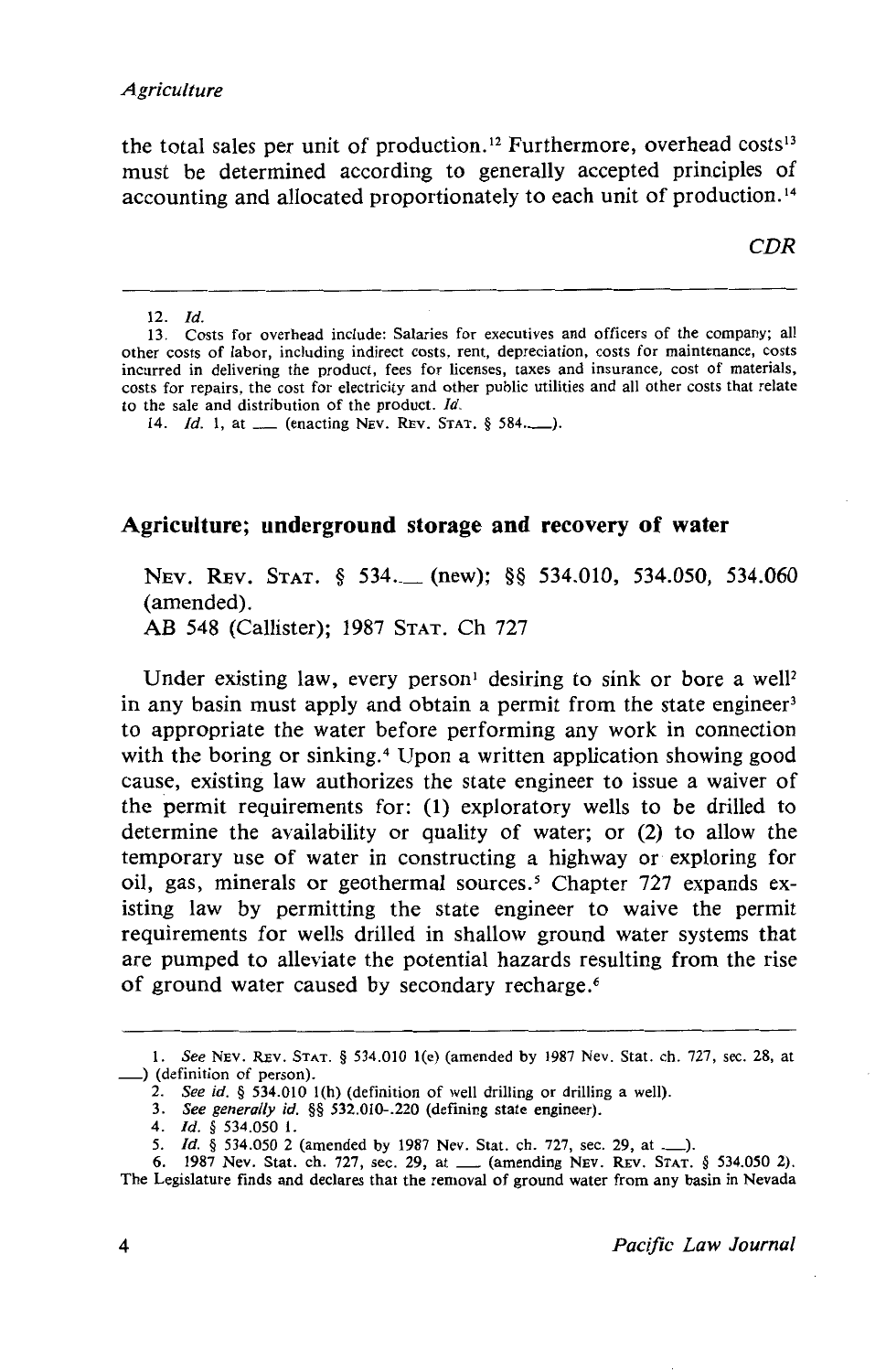With the enactment of Chapter 727, any person<sup>7</sup> desiring to operate a project<sup>8</sup> designed and constructed to add water to a system of aquifers,<sup>9</sup> store water<sup>10</sup> underground and recover that water, must apply and obtain a permit to operate the project.<sup>11</sup> Under Chapter 727, the state engineer may periodically review a project to determine if the permit holder is complying with conditions of the permit and the public is properly guarded. 12 Chapter 727 authorizes the state engineer to permanently revoke or temporarily suspend the permit after an investigation and hearing.<sup>13</sup> Furthermore, if a person violates Chapter 727, the state engineer may issue a temporary order for the person to cease and desist the construction pending final action by the state engineer.<sup>14</sup> Under Chapter 727, however, the state engineer must issue a written notice that the person must appear and show cause why the person should not be ordered to cease and desist from the violation. 15 After the hearing, the state engineer must issue a

7. 1987 Nev. Stat. ch. 727, sec. 9, at  $\Box$  (enacting NEV. REV. STAT. § 534. $\Box$ ) (definition of person).

8. 1987 Nev. Stat. ch. 727, sec. 10, at \_\_ (enacting NEV. REV. STAT. § 534.........) (definition of project).

9. *See* NEv. REv. STAT. § 534.010 I(a) (amended by 1987 Nev. Stat. ch. 727, sec. 28, at \_\_) (definition of aquifer). *Compare id. with* 1987 Nev. Stat. ch. 727, sec. 2, at \_\_ (enacting NEV. REV. STAT. § 534.......... (definition of aquifer).

10. *See* 1987 Nev. Stat. ch. 727, sec. 13, at \_\_ (enacting NEV. REV. STAT. § 534.\_\_ (definition of stored water).

11. *Id.* sec. 17, at \_\_ (enacting NEV. REV. STAT. § 534.........). To issue a permit, the state engineer must determine that: (a) the applicant has the technical and financial capability to construct and operate a project; (b) the applicant has a right to use the proposed source of water for recharge pursuant to an approved appropriation; (c) the project must be hydrologically feasible; (d) if in an area of active management, the project must be consistent with the program of augmentation for that area; and (e) the project will not cause harm to users of land or other water within the area. *See id.* sec. 17, at \_\_ (enacting NEV. REV. STAT. § 534.  $\Box$ ). The holder of a permit may also apply for approval to assign the permit to another person if the applicant has a right to use the source of water and the technical and financial capability to construct and operate the project. *Id.* sec. 17, at \_\_ (enacting Nev. REV. STAT. § 534.\_\_\_ 3). See also 1987 Nev. Stat. ch. 727, sec. 10, at \_\_ (enacting NEV. REV. STAT. § 534. (definition of project). See generally id. sec. 19, at \_ (enacting NEV. REV. STAT. § 534.\_\_ ) (adversely affected party may file a protest).

12. *Id.* sec. 24, at \_\_ (enacting NEV. REV. STAT. § 534.\_\_). A person deemed in violation of this section, or any permit or regulation, may be assessed a civil penalty not exceeding \$100 per day of violation not directly related to the illegal recovery or use of stored water, or a penalty not exceeding \$10,000 per day if directly related to the illegal recovery or use of stored water. 1987 Nev. Stat. ch. 727, sec. 25, at \_\_ (enacting NEV. REV. STAT. § 534.

14. 1987 Nev. Stat. ch. 727, sec. 24, at \_\_ (enacting NEV. REV STAT. § 534.........).

15. *Id.* sec. 24, at \_\_ (enacting NEV. REV. STAT. § 534.........).

*Review of Selected Nevada Legislation 5* 

that alleviates potential hazards resulting from the rise of ground water caused by secondary recharge is of beneficial use if accomplished properly. *Id.* sec. 27, at \_\_ (enacting NEV. REV. STAT. § 534.<sup>2</sup>. *See also id.* sec. 11, at \_\_\_ (enacting NEV. REV. STAT. § 534.<sup>2</sup>) (definition of recharged water).

<sup>13.</sup> *!d.*